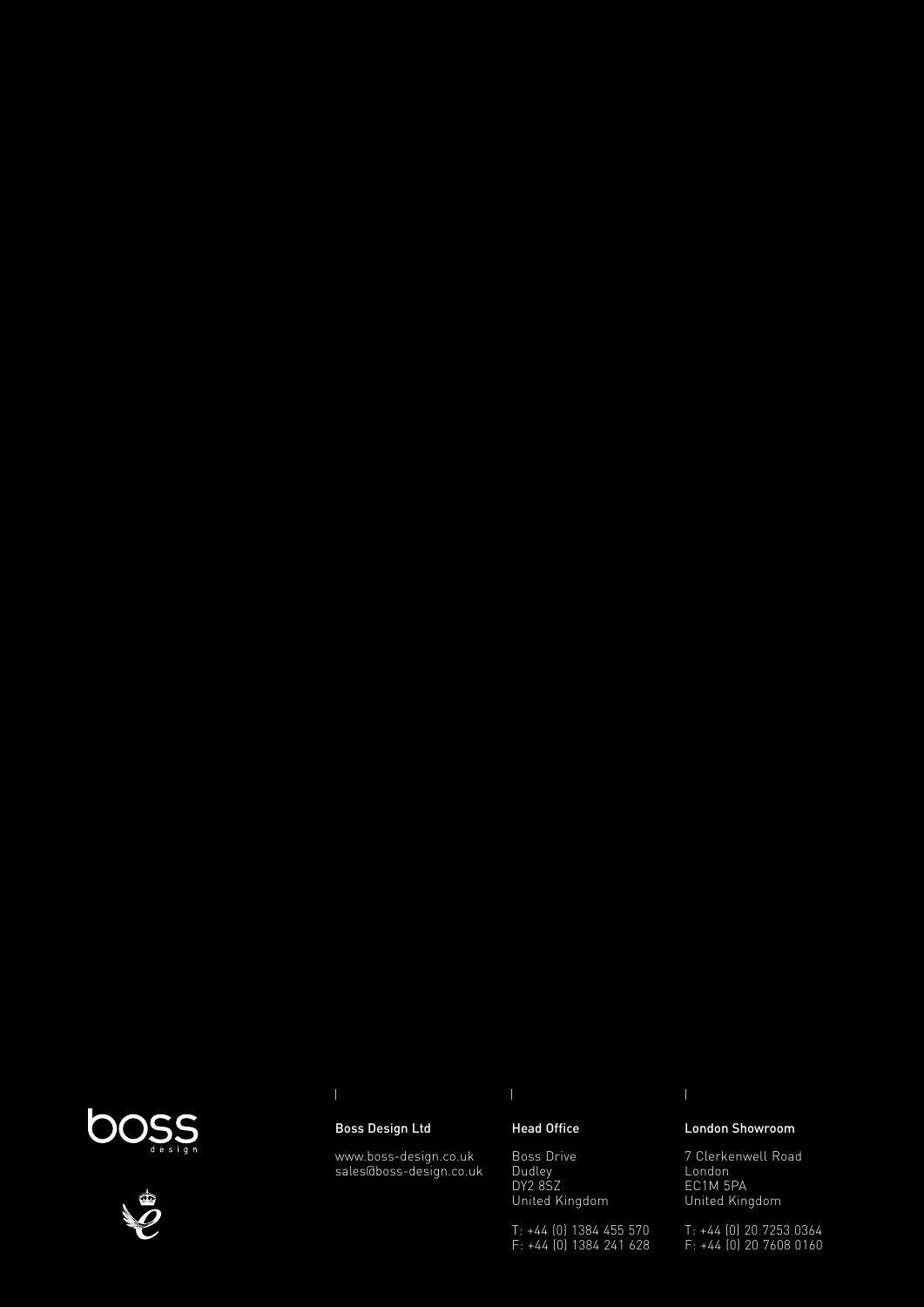# kruze lounge

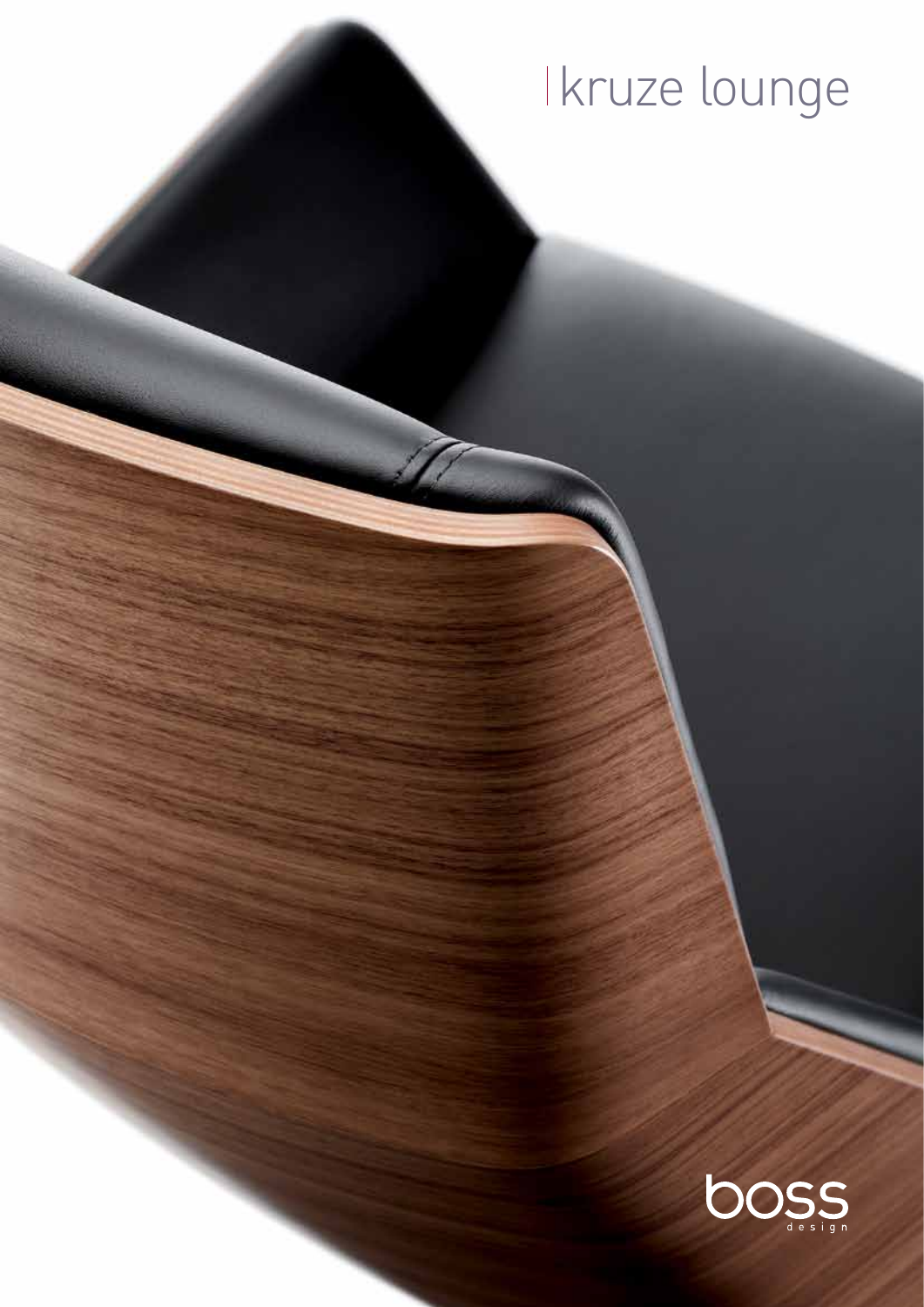

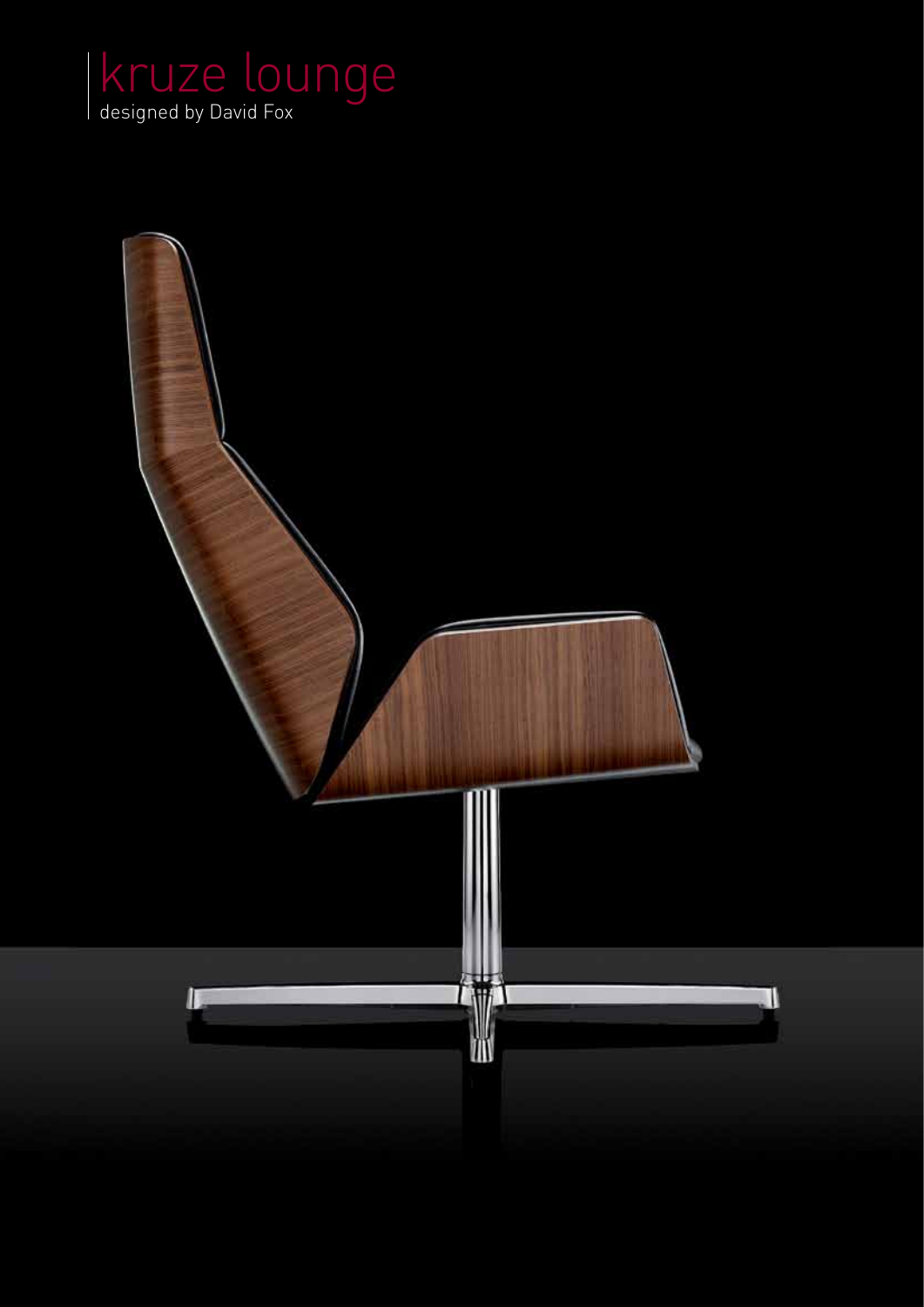







 $\overline{1}$ 

Classic meets contemporary was the design philosophy behind Kruze Lounge. Building on the styling of the Kruze collection, the lounge chair ensure maximum comfort through its sculpted and sumptuous profile. Kruze Lounge is the ultimate statement piece for any front of house or corporate executive area.

Kruze Lounge offers the choice of a high or low back which can be fully upholstered or specified with a show-wood outer back in Black American Walnut. The chair is available with a matching footstool and can also be complimented by a selection of chairs, bar stools and tables from the Kruze collection.

 $\overline{1}$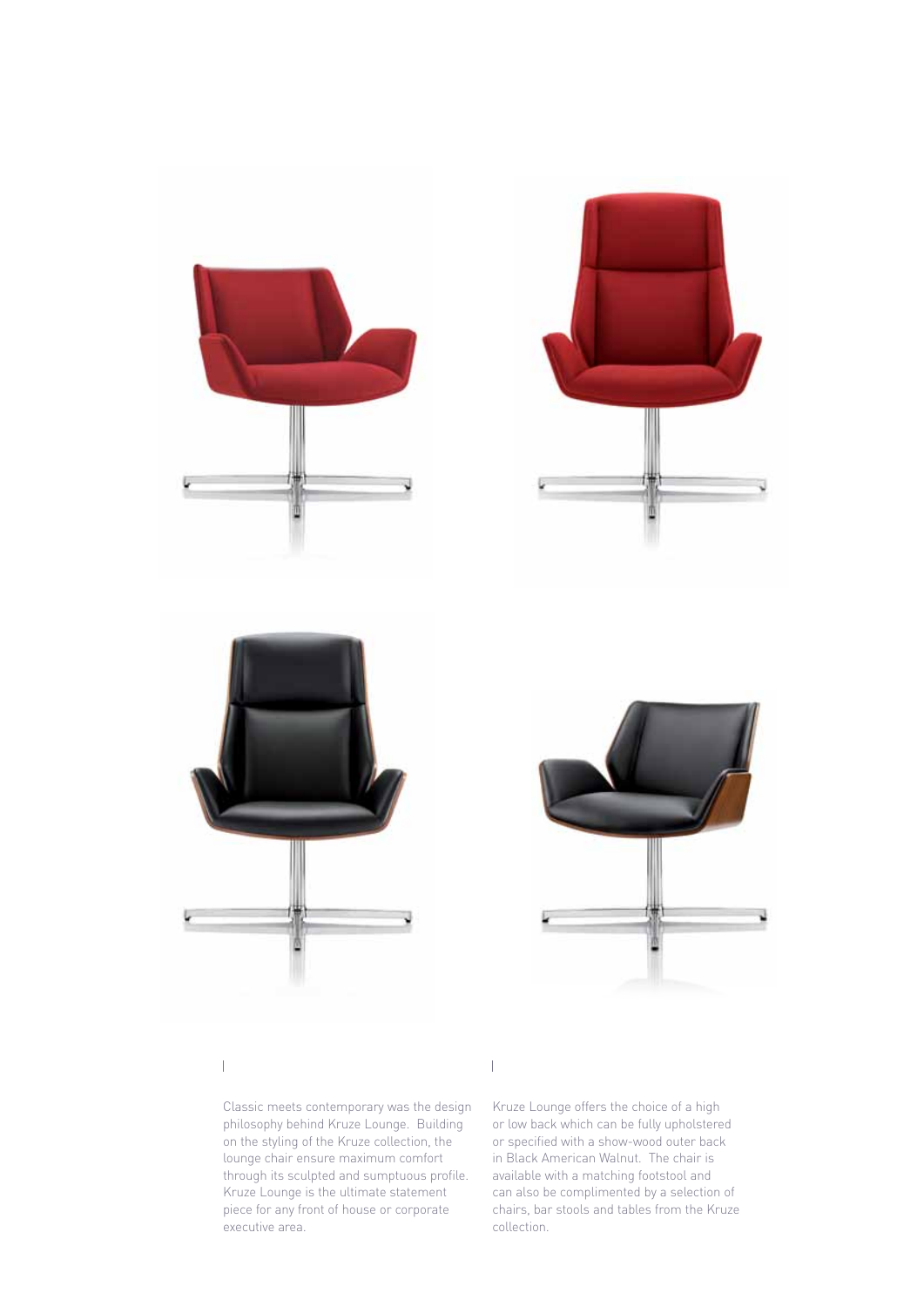

The Kruze Lounge low back with accompanying footstool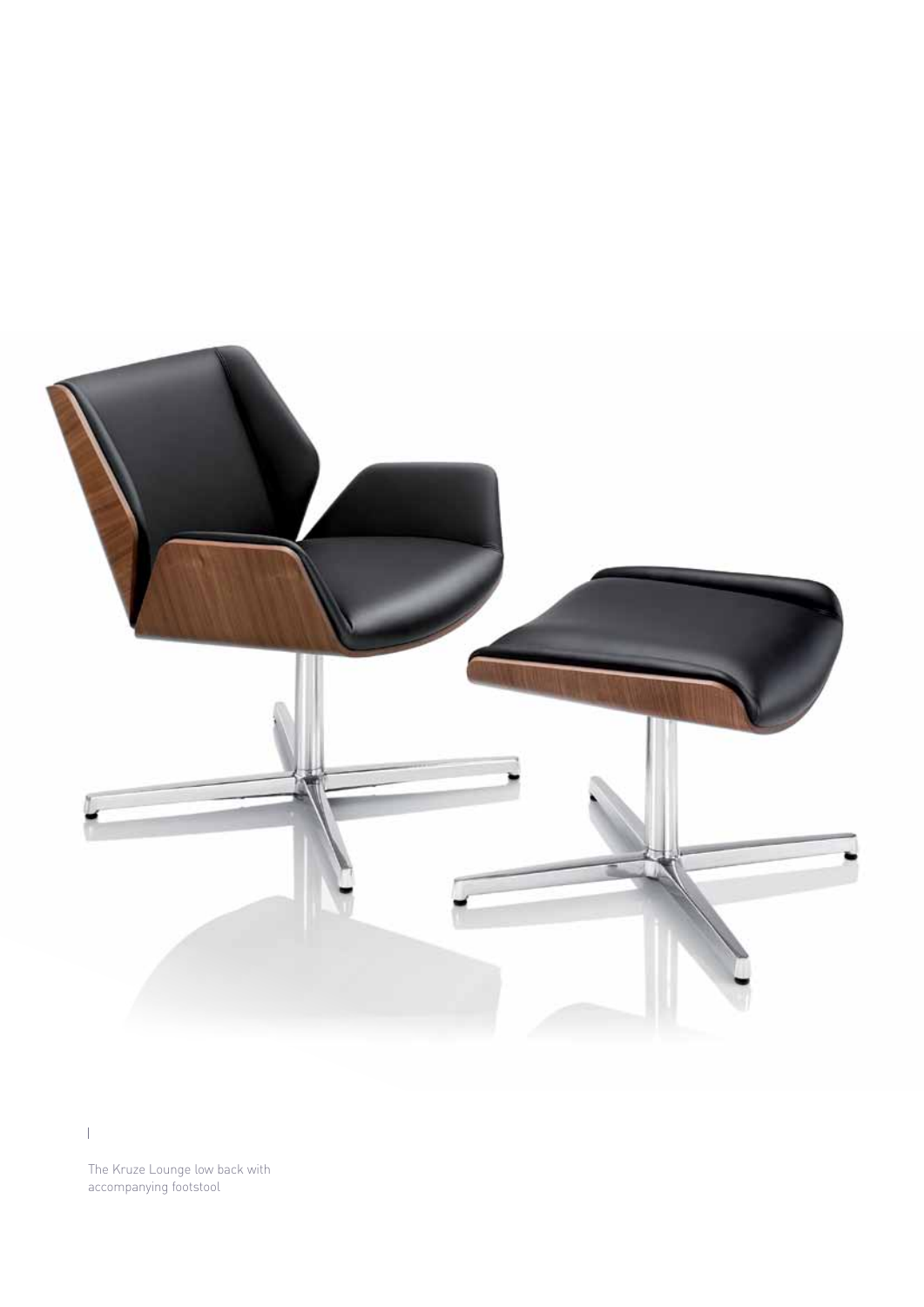

 $\|$ 

Tke Kruze Lounge can also be specified with a sophisticated button detail on the inner seat upholstery.